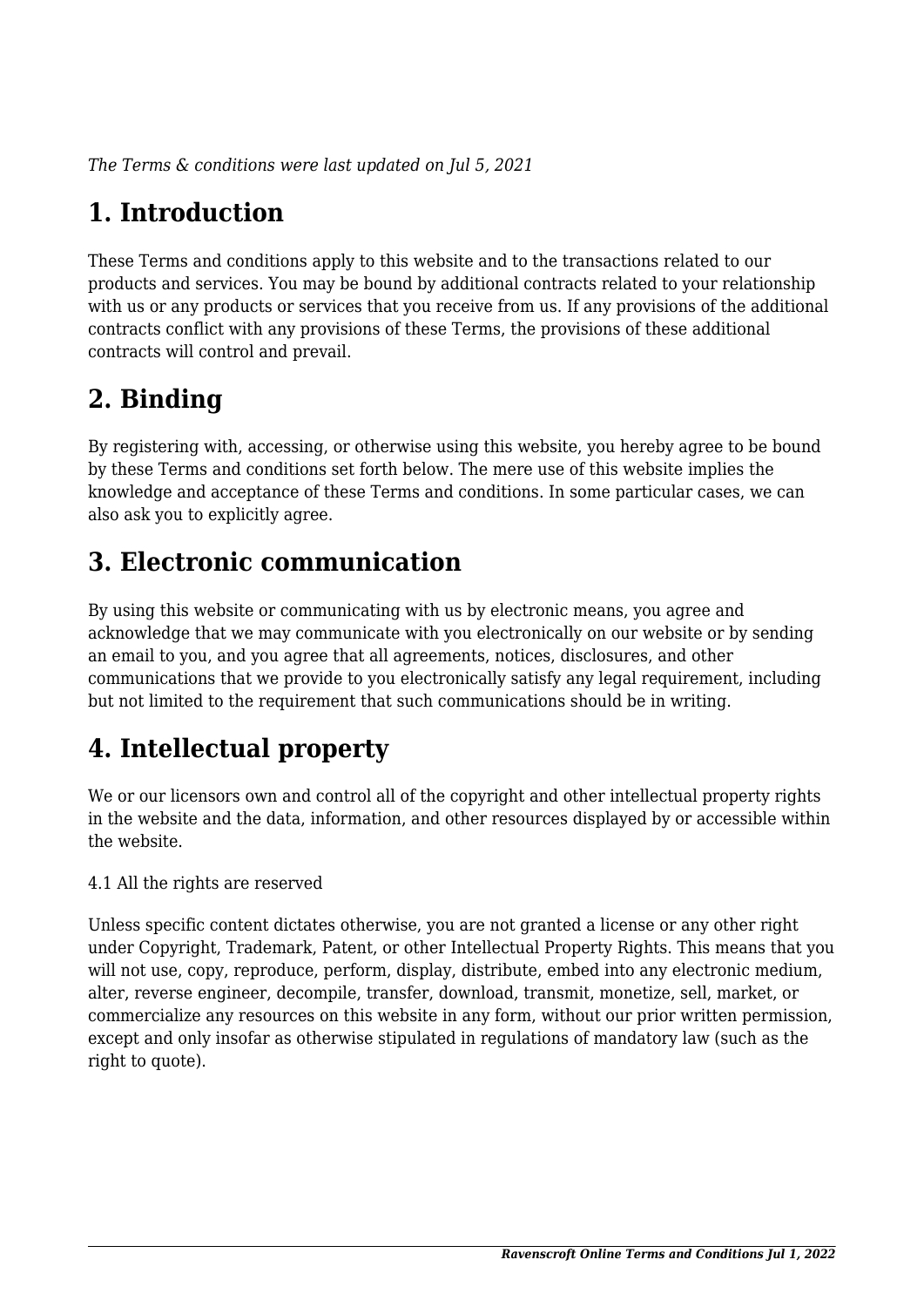## **5. Newsletter**

Notwithstanding the foregoing, you may forward our newsletter in the electronic form to others who may be interested in visiting our website.

# **6. Third-party property**

Our website may include hyperlinks or other references to other party's websites. We do not monitor or review the content of other party's websites which are linked to from this website. Products or services offered by other websites shall be subject to the applicable Terms and Conditions of those third parties. Opinions expressed or material appearing on those websites are not necessarily shared or endorsed by us.

We will not be responsible for any privacy practices or content of these sites. You bear all risks associated with the use of these websites and any related third-party services. We will not accept any responsibility for any loss or damage in whatever manner, however caused, resulting from your disclosure to third parties of personal information.

### **7. Responsible use**

By visiting our website, you agree to use it only for the purposes intended and as permitted by these Terms, any additional contracts with us, and applicable laws, regulations, and generally accepted online practices and industry guidelines. You must not use our website or services to use, publish or distribute any material which consists of (or is linked to) malicious computer software; use data collected from our website for any direct marketing activity, or conduct any systematic or automated data collection activities on or in relation to our website.

Engaging in any activity that causes, or may cause, damage to the website or that interferes with the performance, availability, or accessibility of the website is strictly prohibited.

## **8. Idea submission**

Do not submit any ideas, inventions, works of authorship, or other information that can be considered your own intellectual property that you would like to present to us unless we have first signed an agreement regarding the intellectual property or a non-disclosure agreement. If you disclose it to us absent such written agreement, you grant to us a worldwide, irrevocable, non-exclusive, royalty-free license to use, reproduce, store, adapt, publish, translate and distribute your content in any existing or future media.

## **9. Termination of use**

We may, in our sole discretion, at any time modify or discontinue access to, temporarily or permanently, the website or any Service thereon. You agree that we will not be liable to you or any third party for any such modification, suspension or discontinuance of your access to, or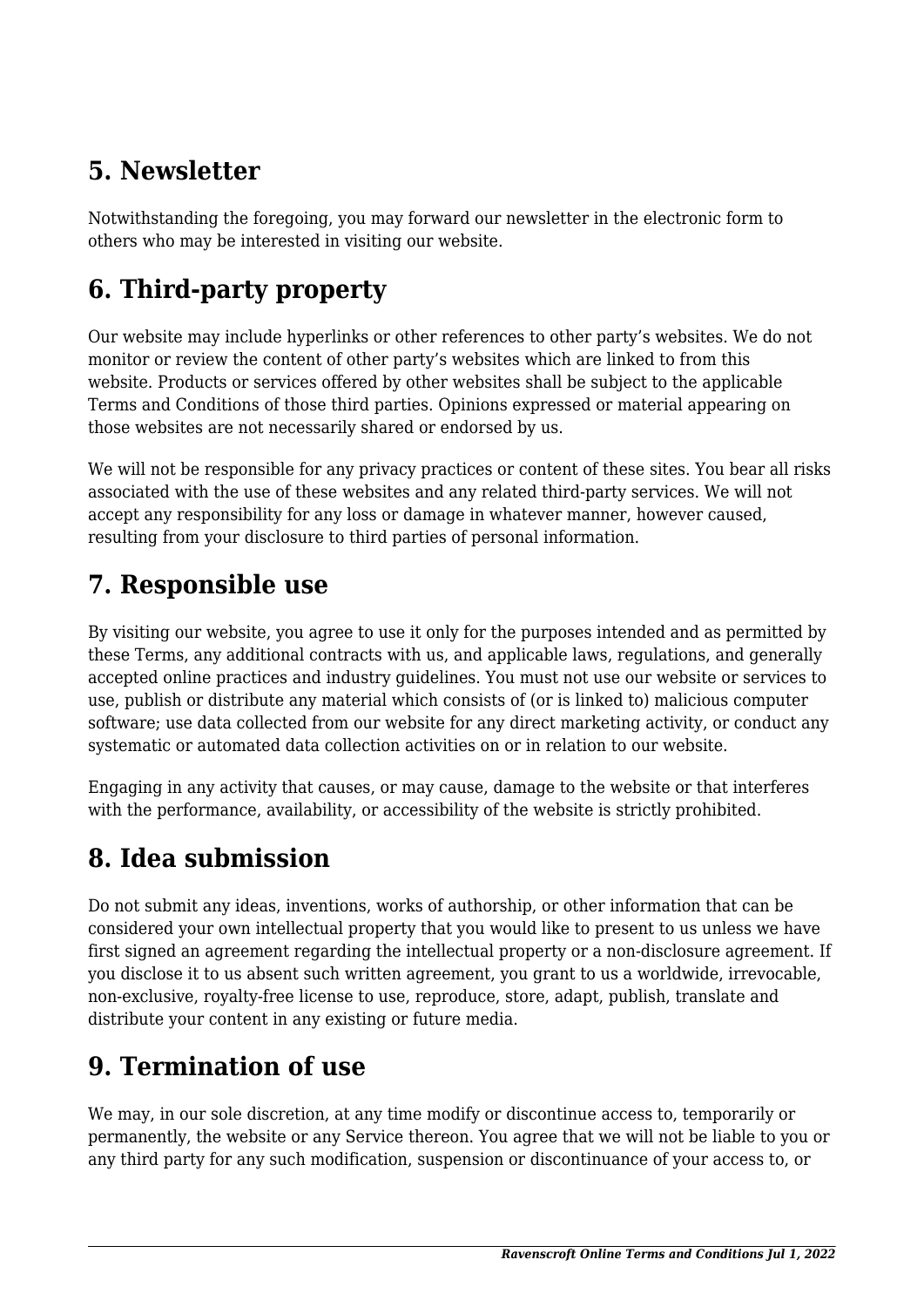use of, the website or any content that you may have shared on the website. You will not be entitled to any compensation or other payment, even if certain features, settings, and/or any Content you have contributed or have come to rely on, are permanently lost. You must not circumvent or bypass, or attempt to circumvent or bypass, any access restriction measures on our website.

### **10. Warranties and liability**

Nothing in this section will limit or exclude any warranty implied by law that it would be unlawful to limit or to exclude. This website and all content on the website are provided on an "as is" and "as available" basis and may include inaccuracies or typographical errors. We expressly disclaim all warranties of any kind, whether express or implied, as to the availability, accuracy, or completeness of the Content. We make no warranty that:

- this website or our content will meet your requirements;
- this website will be available on an uninterrupted, timely, secure, or error-free basis.

Nothing on this website constitutes or is meant to constitute, legal, financial or medical advice of any kind. If you require advice you should consult an appropriate professional.

The following provisions of this section will apply to the maximum extent permitted by applicable law and will not limit or exclude our liability in respect of any matter which it would be unlawful or illegal for us to limit or to exclude our liability. In no event will we be liable for any direct or indirect damages (including any damages for loss of profits or revenue, loss or corruption of data, software or database, or loss of or harm to property or data) incurred by you or any third party, arising from your access to, or use of, our website.

Except to the extent any additional contract expressly states otherwise, our maximum liability to you for all damages arising out of or related to the website or any products and services marketed or sold through the website, regardless of the form of legal action that imposes liability (whether in contract, equity, negligence, intended conduct, tort or otherwise) will be limited to the total price that you paid to us to purchase such products or services or use the website. Such limit will apply in the aggregate to all of your claims, actions and causes of action of every kind and nature.

### **11. Privacy**

To access our website and/or services, you may be required to provide certain information about yourself as part of the registration process. You agree that any information you provide will always be accurate, correct, and up to date.

We have developed a policy to address any privacy concerns you may have. For more information, please see our **Privacy Statement** and our **[Cookie Policy](https://www.ravenscroftonline.com/cookie-policy/)**.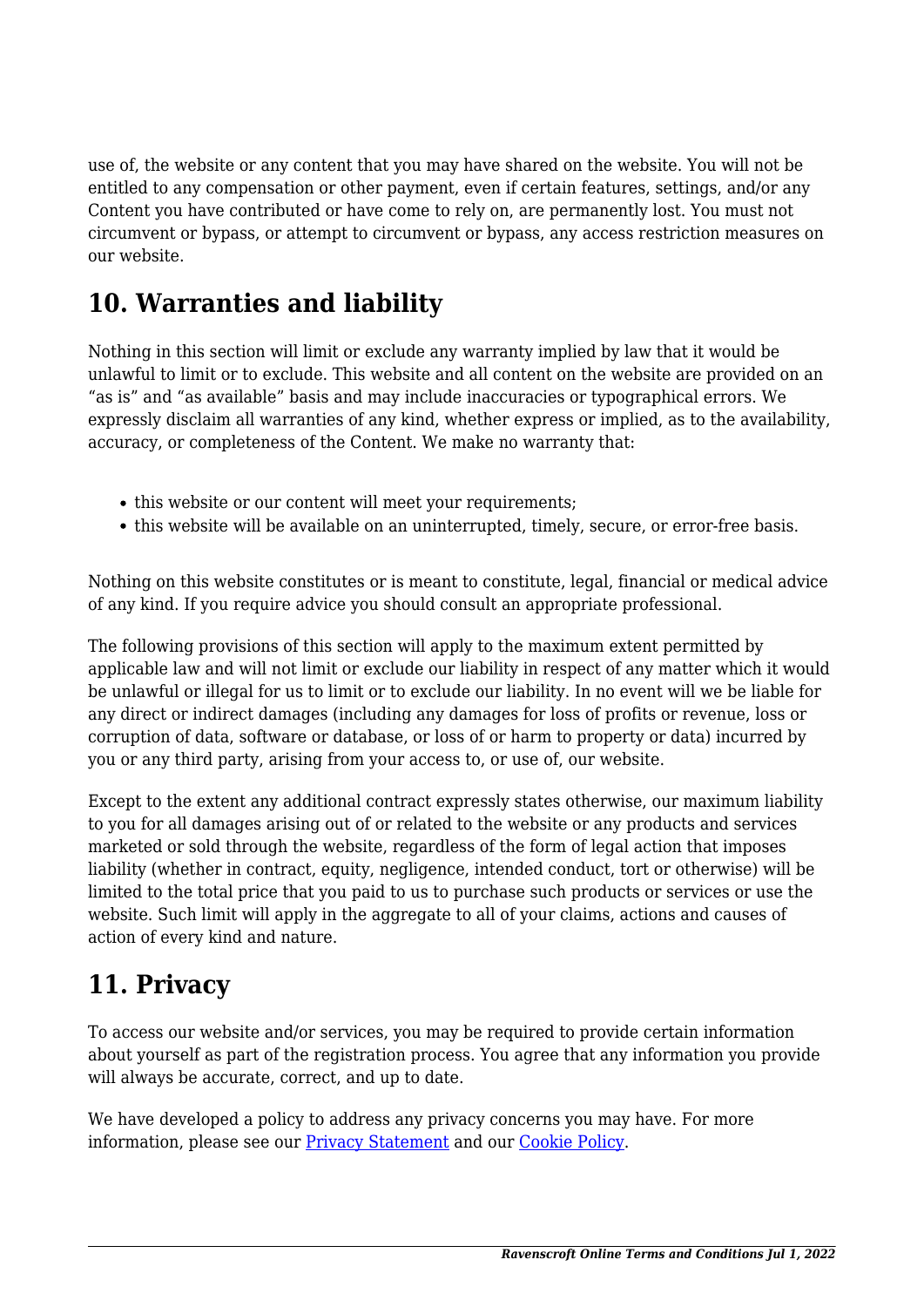## **12. Export restrictions / Legal compliance**

Access to the website from territories or countries where the Content or purchase of the products or Services sold on the website is illegal is prohibited. You may not use this website in violation of export laws and regulations of South Africa.

#### **13. Assignment**

You may not assign, transfer or sub-contract any of your rights and/or obligations under these Terms and conditions, in whole or in part, to any third party without our prior written consent. Any purported assignment in violation of this Section will be null and void.

### **14. Breaches of these Terms and conditions**

Without prejudice to our other rights under these Terms and Conditions, if you breach these Terms and Conditions in any way, we may take such action as we deem appropriate to deal with the breach, including temporarily or permanently suspending your access to the website, contacting your internet service provider to request that they block your access to the website, and/or commence legal action against you.

## **15. Force majeure**

Except for obligations to pay money hereunder, no delay, failure or omission by either party to carry out or observe any of its obligations hereunder will be deemed to be a breach of these Terms and conditions if and for as long as such delay, failure or omission arises from any cause beyond the reasonable control of that party.

# **16. Indemnification**

You agree to indemnify, defend and hold us harmless, from and against any and all claims, liabilities, damages, losses and expenses, relating to your violation of these Terms and conditions, and applicable laws, including intellectual property rights and privacy rights. You will promptly reimburse us for our damages, losses, costs and expenses relating to or arising out of such claims.

## **17. Waiver**

Failure to enforce any of the provisions set out in these Terms and Conditions and any Agreement, or failure to exercise any option to terminate, shall not be construed as waiver of such provisions and shall not affect the validity of these Terms and Conditions or of any Agreement or any part thereof, or the right thereafter to enforce each and every provision.